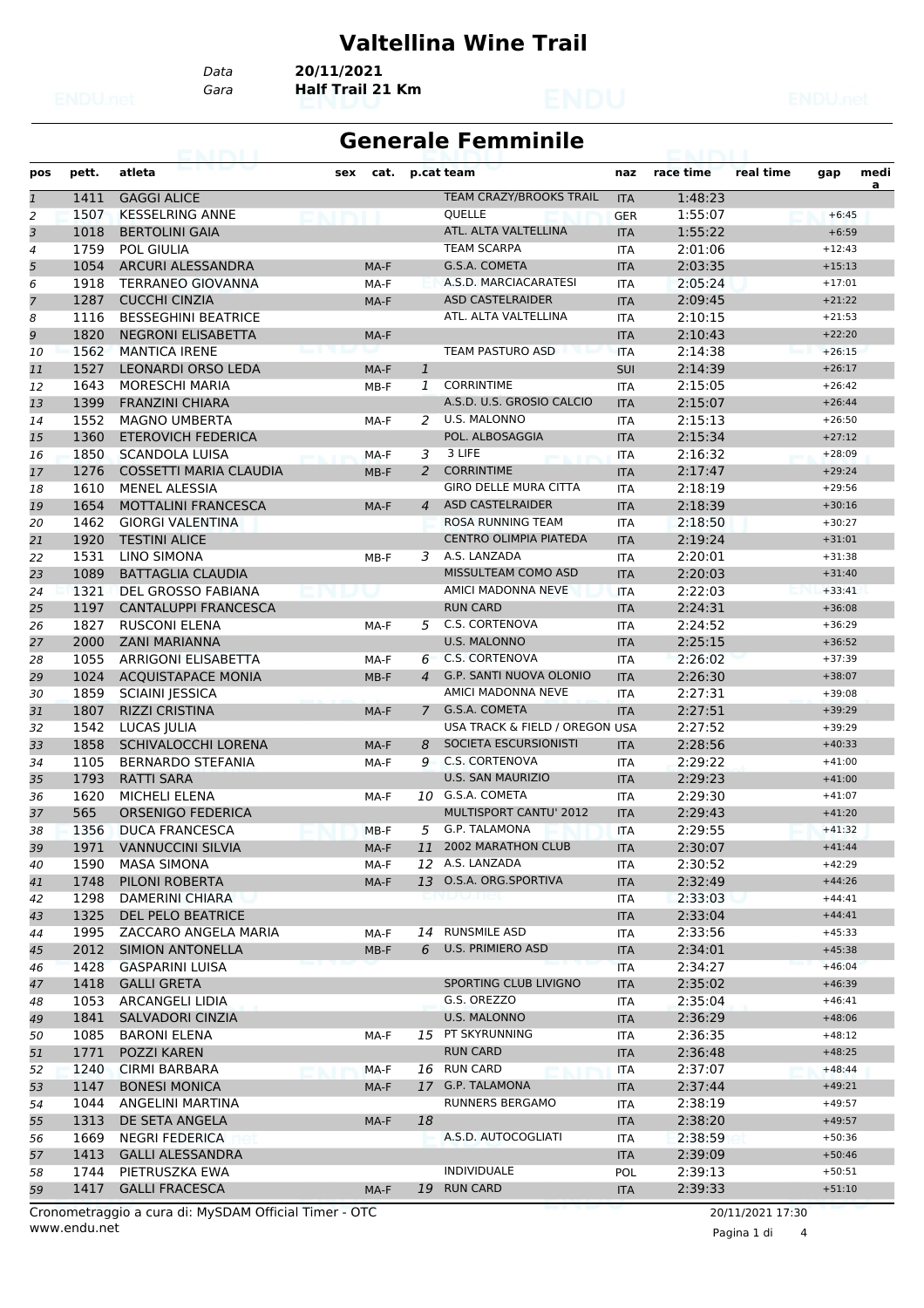# **Generale Femminile**

| pos | pett. | atleta                                                | sex | cat.   |              | p.cat team                 | naz        | race time | real time        | gap        | medi<br>a |
|-----|-------|-------------------------------------------------------|-----|--------|--------------|----------------------------|------------|-----------|------------------|------------|-----------|
| 60  | 1778  | PUSTERLA GIOVANNA                                     |     | MA-F   | 20           | INDIVIDUALE                | <b>ITA</b> | 2:39:49   |                  | $+51:26$   |           |
| 61  | 1466  | <b>GIROTTI CAROLA</b>                                 |     |        |              | <b>TEAM VALTELLINA</b>     | <b>ITA</b> | 2:40:42   |                  | $+52:19$   |           |
| 62  | 1678  | <b>ODOLINI REBECCA</b>                                |     |        |              | <b>RUN CARD</b>            | <b>ITA</b> | 2:40:55   |                  | $+52:33$   |           |
| 63  | 1792  | <b>RATTI MARTINA</b>                                  |     |        |              |                            | <b>ITA</b> | 2:41:12   |                  | $+52:50$   |           |
| 64  | 1192  | <b>CAMURATI SILVIA</b>                                |     | MA-F   | 21           | <b>CRAEM</b>               | <b>ITA</b> | 2:41:21   |                  | $+52:59$   |           |
| 65  | 1504  | <b>JURKOVSKA LENKA</b>                                |     | MA-F   | 22           |                            | <b>CZE</b> | 2:41:59   |                  | $+53:36$   |           |
| 66  | 1101  | <b>BENEDETTI MARTA</b>                                |     | MA-F   | 23           |                            | <b>ITA</b> | 2:42:00   |                  | $+53:37$   |           |
| 67  | 1705  | PAROLINI MARCELLA                                     |     | MA-F   | 24           |                            | <b>ITA</b> | 2:42:00   |                  | $+53:37$   |           |
| 68  | 1459  | <b>GINI SONIA</b>                                     |     |        |              | AMICI MADONNA NEVE         | <b>ITA</b> | 2:42:55   |                  | $+54:32$   |           |
| 69  | 1485  | <b>GUANELLA SILVIA</b>                                |     |        |              | AMICI MADONNA NEVE         | <b>ITA</b> | 2:42:55   |                  | $+54:32$   |           |
| 70  | 1412  | <b>GALATI EVELINA</b>                                 |     |        |              | <b>RUN CARD</b>            | <b>ITA</b> | 2:43:07   |                  | $+54:45$   |           |
| 71  | 1944  | <b>TREZZI ROBERTA</b>                                 |     | MB-F   | 7            | <b>RUNNERS DESIO</b>       | <b>ITA</b> | 2:43:08   |                  | $+54:45$   |           |
| 72  | 1324  | <b>DEL NERO SHARON</b>                                |     |        |              | <b>ASD CASTELRAIDER</b>    | <b>ITA</b> | 2:43:18   |                  | $+54:56$   |           |
| 73  | 1565  | MAPELLI CHIARA ANNA<br>AMALIA                         |     | MA-F   | 25           | POL. TEAM BRIANZA LISSONE  | <b>ITA</b> | 2:43:20   |                  | $+54:57$   |           |
| 74  | 1166  | <b>BRAMBATI CLAUDIA</b>                               |     | MA-F   | 26           | <b>TEAM VALTELLINA</b>     | <b>ITA</b> | 2:43:31   |                  | $+55:09$   |           |
| 75  | 1529  | LIBANORA BARBARA                                      |     | MA-F   |              | 27 POL. ALBOSAGGIA         | <b>ITA</b> | 2:43:46   |                  | $+55:23$   |           |
| 76  | 2007  | <b>ZOALDI SARA</b>                                    |     | MA-F   | 28           |                            | <b>ITA</b> | 2:43:51   |                  | $+55:28$   |           |
| 77  | 1472  | <b>GIUSTOLISI BEATRICE</b>                            |     |        |              | 2002 MARATHON CLUB         | <b>ITA</b> | 2:44:58   |                  | $+56:35$   |           |
| 78  | 1640  | <b>MONTRASIO ELISA</b>                                |     | MA-F   | 29           | POL. TEAM BRIANZA LISSONE  | <b>ITA</b> | 2:45:19   |                  | $+56:56$   |           |
| 79  | 1939  | <b>TOSA PAOLA GIOVANNA</b>                            |     | MA-F   | 30           | U.S. MALONNO               | <b>ITA</b> | 2:45:30   |                  | $+57:07$   |           |
| 80  | 1731  | PERAZZI ELENA                                         |     | MA-F   | 31           | <b>ATHLETIC TEAM LARIO</b> | <b>ITA</b> | 2:45:31   |                  | $+57:08$   |           |
| 81  | 1263  | <b>CONFEGGI MONICA</b>                                |     | MA-F   | 32           | POL. ALBOSAGGIA            | <b>ITA</b> | 2:45:57   |                  | $+57:34$   |           |
| 82  | 1991  | <b>VITALI STEFANIA</b>                                |     | $MB-F$ | 8            | <b>TEAM VALTELLINA</b>     | <b>ITA</b> | 2:46:43   |                  | $+58:20$   |           |
| 83  | 1838  | <b>SALA VIVIANA</b>                                   |     | MA-F   |              | 33 RUNNERS DESIO           | <b>ITA</b> | 2:46:45   |                  | $+58:22$   |           |
| 84  | 1224  | CASTELNUOVO MARTINA                                   |     |        |              | <b>RUN CARD</b>            | <b>ITA</b> | 2:46:48   |                  | $+58:26$   |           |
| 85  | 1635  | <b>MOLTONI STEFANIA</b>                               |     | MA-F   |              | 34 G.S. CHIURO             | <b>ITA</b> | 2:47:23   |                  | $+59:00$   |           |
| 86  | 1908  | <b>TACCANI FRANCESCA IDA</b><br><b>GABRIELLA</b>      |     | $MB-F$ | 9            | <b>ASD EDISON</b>          | <b>ITA</b> | 2:47:30   |                  | $+59:07$   |           |
| 87  | 1040  | <b>AMONINI CRISTINA</b>                               |     | MA-F   |              | 35 G.S. CHIURO             | <b>ITA</b> | 2:47:31   |                  | $+59:08$   |           |
| 88  | 1723  | PEGORARI FEDERICA                                     |     |        |              | A.S. LANZADA               | <b>ITA</b> | 2:47:32   |                  | $+59:09$   |           |
| 89  | 1031  | <b>ALBERTANI JESSICA</b>                              |     |        |              |                            | <b>ITA</b> | 2:47:36   |                  | $+59:13$   |           |
| 90  | 1137  | <b>BOIANI JLENIA</b>                                  |     | MA-F   | 36.          | <b>RUN CARD</b>            | <b>ITA</b> | 2:47:58   |                  | $+59:35$   |           |
| 91  | 2030  | <b>INVERNIZZI SONIA</b>                               |     | MA-F   |              | 37 RUN CARD                | <b>ITA</b> | 2:48:03   |                  | $+59:40$   |           |
| 92  | 1751  | <b>PINI INES</b>                                      |     |        |              |                            | <b>ITA</b> | 2:48:36   |                  | $+1:00:13$ |           |
| 93  | 1241  | <b>CLARA MONICA</b>                                   |     |        |              | <b>TEAM RIGAMONTI</b>      | <b>ITA</b> | 2:48:39   |                  | $+1:00:16$ |           |
| 94  | 1683  | <b>OREGIONI CRISTINA</b>                              |     | $MB-F$ |              | 10 AG MEDIA SPORT ASD      | <b>ITA</b> | 2:48:50   |                  | $+1:00:27$ |           |
| 95  | 1510  | KRAVCHENKO ALEKSANDRA                                 |     |        |              |                            | <b>RUS</b> | 2:50:59   |                  | $+1:02:36$ |           |
| 96  | 1039  | <b>AMEDEO MARTINA</b>                                 |     |        |              | <b>INDIVIDUALE</b>         | <b>ITA</b> | 2:51:04   |                  | $+1:02:41$ |           |
| 97  | 1209  | <b>CAROZZI LAURA</b>                                  |     |        |              | <b>RUN CARD</b>            | <b>ITA</b> | 2:51:40   |                  | $+1:03:18$ |           |
| 98  | 1379  | <b>FERRON TIZIANA</b>                                 |     | MA-F   |              | 38 S.CLUB LIB. SESTO       | <b>ITA</b> | 2:52:03   |                  | $+1:03:40$ |           |
| 99  | 1185  | CABIATI VALENTINA                                     |     | MA-F   |              | 39 RUNNERS DESIO           | <b>ITA</b> | 2:52:12   |                  | $+1:03:49$ |           |
| 100 | 1644  | <b>MORESCHI SILVIA</b>                                |     |        |              | U.S. MALONNO               | <b>ITA</b> | 2:52:23   |                  | $+1:04:00$ |           |
| 101 | 1238  | <b>CIMETTI MOIRA</b>                                  |     | MA-F   |              | 40 INDIVIDUALE             | <b>ITA</b> | 2:53:00   |                  | $+1:04:37$ |           |
| 102 | 1604  | <b>MAZZOLINI VIRGINIA</b>                             |     |        |              |                            | <b>ITA</b> | 2:53:13   |                  | $+1:04:50$ |           |
| 103 | 1102  | <b>BENVENUTI LAURA</b>                                |     | MA-F   |              | 41 A.S. LANZADA            | ITA        | 2:53:16   |                  | $+1:04:53$ |           |
| 104 | 2013  | <b>ZIELEMANS NANDA</b>                                |     | MA-F   |              | 42 LIMBURG WINE TRAILS     | <b>NED</b> | 2:54:19   |                  | $+1:05:57$ |           |
| 105 | 1540  | LOSSANO CECILIA                                       |     |        |              | <b>RUN CARD</b>            | ITA        | 2:54:28   |                  | $+1:06:05$ |           |
| 106 | 1941  | <b>TRABATTONI AMALIA</b>                              |     | MC-F   | $\mathbf{1}$ | U.S. SAN MAURIZIO          | <b>ITA</b> | 2:54:39   |                  | $+1:06:16$ |           |
| 107 | 1997  | ZANELLATO ANNA                                        |     |        |              | <b>RUN CARD</b>            | ITA        | 2:56:04   |                  | $+1:07:41$ |           |
| 108 | 1155  | <b>BORINELLI ELISA</b>                                |     | MA-F   | 43           |                            | <b>ITA</b> | 2:56:27   |                  | $+1:08:04$ |           |
| 109 | 1974  | VARGAS YEPEZ ANDREA<br>CAROLINA                       |     |        |              | ASD ZENA RUNNERS           | <b>ECU</b> | 2:56:45   |                  | $+1:08:22$ |           |
| 110 | 1695  | PALOMBI ELENA                                         |     |        |              | <b>INDIVIDUALE</b>         | <b>ITA</b> | 2:56:54   |                  | $+1:08:31$ |           |
| 111 | 1749  | PILONI SARA                                           |     | MA-F   | 44           | <b>ASD DOPPIAW</b>         | <b>ITA</b> | 2:57:14   |                  | $+1:08:52$ |           |
| 112 | 1154  | <b>BORDONI SIMONA</b>                                 |     | MA-F   |              | 45 POL. ALBOSAGGIA         | <b>ITA</b> | 2:57:15   |                  | $+1:08:53$ |           |
| 113 | 1203  | <b>CAPUCCI ROBERTA</b>                                |     | MB-F   |              | 11 AMATORI LECCO           | <b>ITA</b> | 2:57:27   |                  | $+1:09:05$ |           |
| 114 | 1795  | <b>REBAIOLI LUISA</b>                                 |     | $MB-F$ |              | 12 ASD EDISON              | <b>ITA</b> | 2:57:29   |                  | $+1:09:07$ |           |
| 115 | 1566  | <b>MAPELLI ELEONORA</b>                               |     | MA-F   |              | 46 ATL. PRESEZZO           | <b>ITA</b> | 2:57:30   |                  | $+1:09:08$ |           |
| 116 | 1302  | DE BACCO CRISTINA                                     |     |        |              |                            | <b>ITA</b> | 2:57:39   |                  | $+1:09:16$ |           |
| 117 | 1585  | MARTINELLI MARIANNA                                   |     | MA-F   |              | 47 RUN CARD                | <b>ITA</b> | 2:58:13   |                  | $+1:09:50$ |           |
| 118 | 1467  | <b>GIUDICI CARLA MARIA</b><br><b>CHIARA</b>           |     | MA-F   | 48           |                            | <b>ITA</b> | 2:58:46   |                  | $+1:10:23$ |           |
| 119 | 1107  | BERTARELLI LAURA EMILIA                               |     | MB-F   |              | 13 RUNNERS DESIO           | <b>ITA</b> | 2:59:29   |                  | $+1:11:07$ |           |
| 120 | 1093  | <b>BELLINI ERICA</b>                                  |     | MB-F   |              | 14 PT SKYRUNNING           | <b>ITA</b> | 2:59:39   |                  | $+1:11:16$ |           |
| 121 | 1821  | <b>ROSSI CECILIA</b>                                  |     |        |              | <b>RUN CARD</b>            | <b>ITA</b> | 3:00:00   |                  | $+1:11:37$ |           |
|     |       | Cronometraggio a cura di: MySDAM Official Timer - OTC |     |        |              |                            |            |           | 20/11/2021 17:30 |            |           |

www.endu.net

Pagina 2 di 4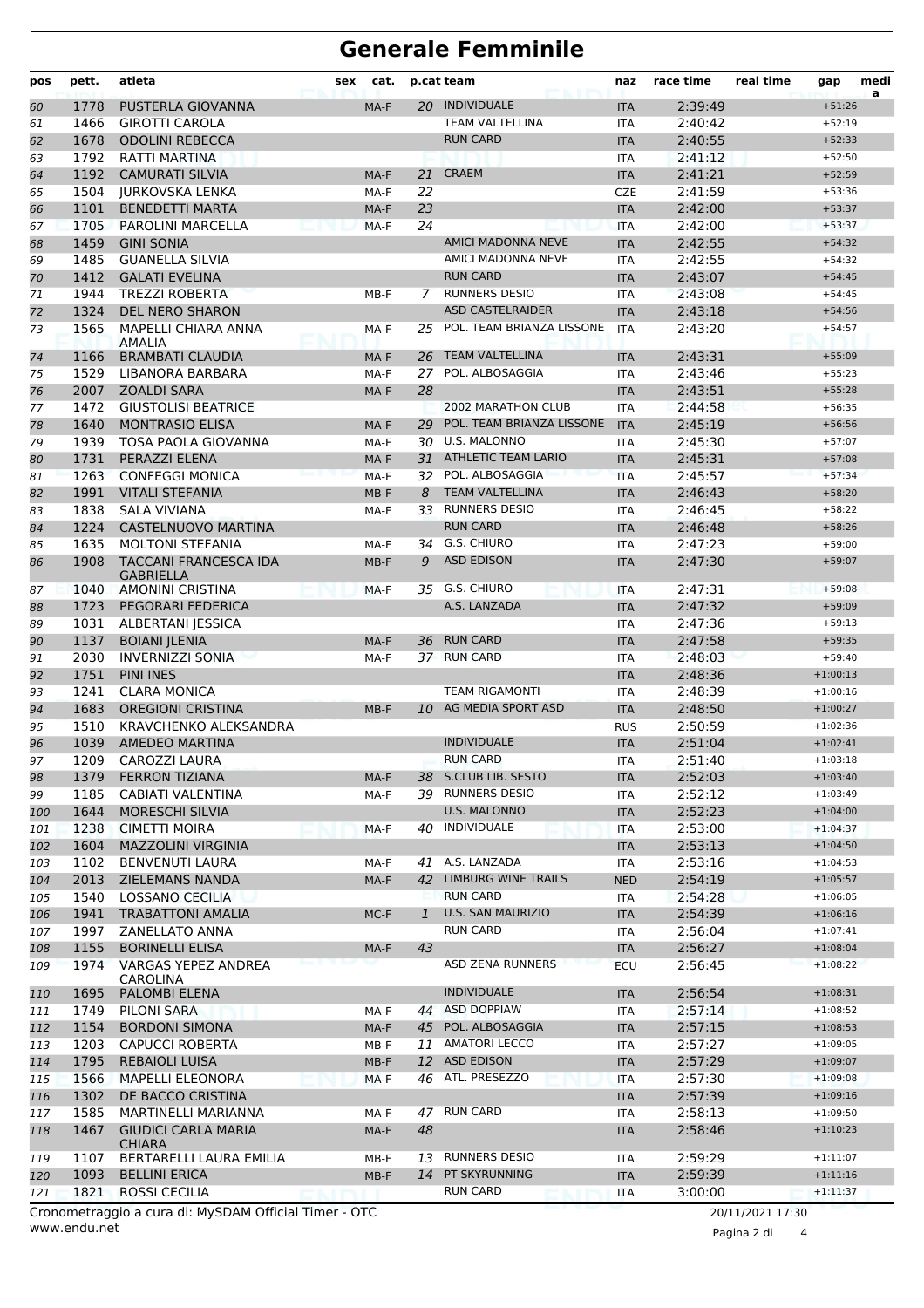# **Generale Femminile**

| pos        | pett.        | atleta                                             | sex | cat.           |          | p.cat team                                     | naz                      | race time          | real time | gap                      | medi<br>a |
|------------|--------------|----------------------------------------------------|-----|----------------|----------|------------------------------------------------|--------------------------|--------------------|-----------|--------------------------|-----------|
| 122        | 1832         | SAINI SUSAN ALESSIA                                |     | MA-F           |          | 49 S.CLUB LIB. SESTO                           | <b>ITA</b>               | 3:00:13            |           | $+1:11:50$               |           |
| 123        | 1136         | <b>BOFFETTI FRANCA</b>                             |     | MB-F           |          | 15 ATL. PRESEZZO                               | <b>ITA</b>               | 3:00:32            |           | $+1:12:09$               |           |
| 124        | 1906         | <b>SUTTI CRISTINA</b>                              |     | MA-F           |          | 50 G.S. VALGEROLA CIAPPARELLI ITA              |                          | 3:01:00            |           | $+1:12:37$               |           |
| 125        | 1091         | <b>BEGNIS ALESSANDRA</b>                           |     | MA-F           |          | 51 ATL. PRESEZZO                               | <b>ITA</b>               | 3:01:19            |           | $+1:12:57$               |           |
| 126        | 1896         | SPEZIALE GABRIELLA                                 |     | MA-F           |          | 52 G.S. VALGEROLA CIAPPARELLI                  | <b>ITA</b>               | 3:01:36            |           | $+1:13:13$               |           |
| 127        | 1471         | GIUSSANI SILVIA                                    |     |                |          |                                                | <b>ITA</b>               | 3:01:36            |           | $+1:13:13$               |           |
| 128        | 1603         | <b>MAZZOLINI CARMEN</b>                            |     |                |          |                                                | <b>ITA</b>               | 3:01:39            |           | $+1:13:16$               |           |
| 129        | 1913         | TANZI MARTA CLAUDIA<br><b>ASSAURANT</b>            |     | MB-F           |          | 16 RUN CARD                                    | <b>ITA</b>               | 3:01:42            |           | $+1:13:19$               |           |
| 130        | 1135         | <b>BIZZANELLI LAURA</b>                            |     |                |          | <b>TEAM VALTELLINA</b>                         | <b>ITA</b>               | 3:02:00            |           | $+1:13:38$               |           |
| 131        | 1076         | <b>BARBIERI MANUELA</b>                            |     | MA-F           |          | 53 WOMEN IN RUN                                | ITA                      | 3:02:09            |           | $+1:13:46$               |           |
| 132        | 1954         | <b>USAI LORENA</b>                                 |     | $MB-F$         | 17       | MONZA MARATHON TEAM - A.                       | <b>ITA</b>               | 3:05:05            |           | $+1:16:42$               |           |
| 133        | 1582         | <b>MARTINELLI ELISA</b>                            |     | MA-F           | 54       | <b>INDIVIDUALE</b>                             | <b>ITA</b>               | 3:05:51            |           | $+1:17:29$               |           |
| 134        | 1593         | <b>MASCHERONI LOREDANA</b>                         |     | MB-F           | 18       | <b>RUN CARD</b>                                | <b>ITA</b>               | 3:06:00            |           | $+1:17:37$               |           |
| 135        | 1840         | SALINETTI MARCELLA                                 |     | MB-F           |          | 19 TEAM RESINA VALTELLINA A.S. ITA             |                          | 3:06:25            |           | $+1:18:02$               |           |
| 136        | 1124         | <b>BIANCHINI SERENA</b>                            |     |                |          | POL. ALBOSAGGIA                                | <b>ITA</b>               | 3:07:30            |           | $+1:19:07$               |           |
| 137        | 17           | <b>BALGERA ARIANNA</b>                             |     | MA-F           |          | 55 2002 MARATHON CLUB                          | ITA                      | 3:07:49            |           | $+1:19:27$               |           |
| 138        | 1119         | BETTOME ALESSIA                                    |     |                |          | <b>RUN CARD</b>                                | <b>ITA</b>               | 3:08:07            |           | $+1:19:44$               |           |
| 139        | 1268         | <b>CONTRIO DEBORA</b>                              |     |                |          | POL. ALBOSAGGIA                                | <b>ITA</b>               | 3:08:20            |           | $+1:19:58$               |           |
| 140        | 1887         | <b>SONGINI ASSUNTA</b>                             |     | MB-F           | 20       | <b>RUN CARD</b>                                | <b>ITA</b>               | 3:08:30            |           | $+1:20:07$               |           |
| 141        | 1441         | <b>GHISLENI SILVIA</b>                             |     |                |          | <b>RUN CARD</b>                                | ITA                      | 3:09:18            |           | $+1:20:56$               |           |
| 142        | 1511         | <b>KUPPENS STEFANIE</b>                            |     | $MB-F$         | 21       |                                                | <b>NED</b>               | 3:09:23            |           | $+1:21:01$               |           |
| 143        | 1178         | <b>BRUNI LUANA</b>                                 |     | MA-F           |          | 56 G.S. CHIURO                                 | <b>ITA</b>               | 3:09:54            |           | $+1:21:31$               |           |
| 144        | 1746         | PIGANZOLI GIULIA                                   |     |                |          |                                                | <b>ITA</b>               | 3:10:09            |           | $+1:21:46$               |           |
| 145        | 1784         | <b>RABBIOSI DANILA</b>                             |     |                |          | <b>TEAM VALTELLINA</b><br><b>RUNNERS DESIO</b> | <b>ITA</b>               | 3:10:09            |           | $+1:21:46$               |           |
| 146        | 1092         | <b>BELLANI SABRINA</b>                             |     | MA-F           | 57       | <b>RUN CARD</b>                                | <b>ITA</b>               | 3:10:46            |           | $+1:22:24$               |           |
| 147        | 1160         | <b>BOSCACCI SOFIA</b>                              |     |                |          | 22 VETRERIA FANONI SONDRIO                     | ITA                      | 3:11:02            |           | $+1:22:39$               |           |
| 148        | 1446<br>1334 | <b>GIANESINI GRAZIA</b><br><b>DELLA MARTA SARA</b> |     | $MB-F$         |          | <b>INDIVIDUALE</b>                             | <b>ITA</b>               | 3:11:17            |           | $+1:22:55$<br>$+1:23:15$ |           |
| 149<br>150 | 1812         | ROMERI DANIELA                                     |     | $MB-F$         | 23       |                                                | <b>ITA</b><br><b>ITA</b> | 3:11:38<br>3:11:56 |           | $+1:23:33$               |           |
| 151        | 1444         | <b>GIANA ROBERTA</b>                               |     | MA-F           | 58       | <b>RUN CARD</b>                                | <b>ITA</b>               | 3:11:58            |           | $+1:23:35$               |           |
| 152        | 1584         | <b>MARTINELLI MARIA TERESA</b>                     |     |                |          | SPORTING CLUB LIVIGNO                          | <b>ITA</b>               | 3:12:32            |           | $+1:24:09$               |           |
|            |              | <b>VALENTINA</b>                                   |     |                |          |                                                |                          |                    |           |                          |           |
| 153        | 1951         | <b>TURINI CRISTINA</b>                             |     | MA-F           | 59       | <b>INDIVIDUALE</b>                             | ITA                      | 3:14:29            |           | $+1:26:06$               |           |
| 154        | 1065         | <b>BALDINI SARA</b>                                |     | $MB-F$         | 24       |                                                | <b>ITA</b>               | 3:14:30            |           | $+1:26:07$               |           |
| 155        | 1186         | <b>CAIMI GABRIELLA</b>                             |     | MA-F           |          | 60 SOCIETA ESCURSIONISTI                       | <b>ITA</b>               | 3:15:21            |           | $+1:26:58$               |           |
| 156        | 1664         | NANI ALESSANDRA                                    |     |                |          | POL. ALBOSAGGIA                                | <b>ITA</b>               | 3:15:41            |           | $+1:27:18$               |           |
| 157        | 1768         | PORATTI VIVIANA                                    |     | MA-F           | 61       | POL. ALBOSAGGIA                                | <b>ITA</b>               | 3:15:41            |           | $+1:27:18$               |           |
| 158        | 1410         | <b>GAETANI CARLOTTA</b>                            |     |                |          | <b>RUN CARD</b>                                | <b>ITA</b>               | 3:15:53            |           | $+1:27:30$               |           |
| 159        | 1488         | <b>GUERRINI LAURA</b>                              |     | MA-F           |          | 62 RUN CARD                                    | <b>ITA</b>               | 3:16:14            |           | $+1:27:51$               |           |
| 160        | 2023         | REDAELLI ANGELA                                    |     | MB-F           |          | 25 A.L.S. CREMELLA                             | <b>ITA</b>               | 3:16:14            |           | $+1:27:51$               |           |
| 161        | 1682         | OPPIO ALESSANDRA                                   |     | MA-F           |          | 63 RUN CARD                                    | ITA                      | 3:16:24            |           | $+1:28:02$               |           |
| 162        | 1028         | AIOLA LOREDANA                                     |     | MB-F           |          | 26 RUN CARD                                    | <b>ITA</b>               | 3:16:59            |           | $+1:28:36$               |           |
| 163        | 1363         | FALBO ALIDA                                        |     |                |          | ASD EDISON                                     | ITA                      | 3:17:13            |           | $+1:28:50$               |           |
| 164        | 1169         | <b>BRIVIO STEFANIA</b>                             |     | MB-F           |          | 27 I BOCIA VERANO BRIANZA                      | <b>ITA</b>               | 3:17:42            |           | $+1:29:19$               |           |
| 165        | 1216         | CASONATO ERIKA                                     |     |                |          | <b>RUN CARD</b>                                | ITA                      | 3:17:52            |           | $+1:29:30$               |           |
| 166        | 1168         | <b>BRENNA FRANCESCA MARIA</b>                      |     | MA-F           |          | 64 ASD AVIS OGGIONO                            | <b>ITA</b>               | 3:18:04            |           | $+1:29:41$               |           |
| 167        | 1592         | <b>MASCARINI ROBERTA</b>                           |     | MA-F           |          | 65 INDIVIDUALE                                 | ITA                      | 3:18:09            |           | $+1:29:47$               |           |
| 168        | 1550         | <b>MAGGI SABRINA</b>                               |     | MA-F           |          | 66 SOCIETA ESCURSIONISTI                       | <b>ITA</b>               | 3:18:26            |           | $+1:30:03$               |           |
| 169        | 1961         | VALSECCHI DONATELLA                                |     | MB-F           |          | 28 SOCIETA ESCURSIONISTI                       | ITA                      | 3:18:26            |           | $+1:30:03$               |           |
| 170        | 1732         | PEREGO BEATRICE                                    |     | $MB-F$         | 29       | <b>CORRERE OLTRE ASD</b>                       | <b>ITA</b>               | 3:18:31            |           | $+1:30:08$               |           |
| 171        | 1232         | CERFEDA NATASKIA                                   |     | MA-F           |          | 67 MANERANNERS                                 | ITA                      | 3:18:39            |           | $+1:30:16$               |           |
| 172        | 1196         | <b>CANFORA PAOLA</b>                               |     | MA-F           |          | 68 MANERANNERS                                 | <b>ITA</b>               | 3:18:39            |           | $+1:30:16$               |           |
| 173        | 1074         | <b>BANFI EMANUELA</b>                              |     | MA-F           |          | 69 MANERANNERS                                 | ITA                      | 3:18:39            |           | $+1:30:16$               |           |
| 174        | 1242         | <b>CLERICI SARA</b>                                |     | MA-F           |          | 70 MANERANNERS                                 | <b>ITA</b>               | 3:18:39            |           | $+1:30:16$               |           |
| 175        | 1474         | <b>GOLDONI ROSSELLA</b>                            |     | MB-F           |          | 30 PODISTICA CORREGGIO                         | ITA                      | 3:19:30            |           | $+1:31:07$               |           |
| 176        | 1193         | <b>CANALI SARA</b>                                 |     |                |          | <b>RUN CARD</b>                                | <b>ITA</b>               | 3:19:51            |           | $+1:31:29$               |           |
| 177        | 1188         | CALIGARI MAURA                                     |     | MB-F           |          | 31 PT SKYRUNNING                               | ITA                      | 3:20:36            |           | $+1:32:13$               |           |
| 178        | 1681         | <b>ONGARO LUCREZIA</b>                             |     |                |          | PT SKYRUNNING                                  | <b>ITA</b>               | 3:20:36            |           | $+1:32:13$               |           |
| 179        | 1400         | FRASCA PAOLA                                       |     | MB-F           |          | 32 ASD EDISON<br><b>RUN CARD</b>               | ITA                      | 3:21:06            |           | $+1:32:43$               |           |
| 180        | 1213<br>2006 | <b>CARUSO DEBORAH</b>                              |     | MA-F           | 71<br>72 |                                                | <b>ITA</b>               | 3:22:02            |           | $+1:33:39$<br>$+1:34:29$ |           |
| 181        | 1872         | ZOALDI ELEONORA<br><b>SGOBBI MARGHERITA</b>        |     | MA-F           | 33       | O.S.A. ORG.SPORTIVA                            | ITA                      | 3:22:52            |           | $+1:35:48$               |           |
| 182        | 1639         | <b>MONTRASIO DANIELA</b>                           |     | $MB-F$<br>MB-F |          | 34 RUNNERS DESIO                               | <b>ITA</b><br>ITA        | 3:24:11<br>3:24:20 |           | $+1:35:57$               |           |
| 183<br>184 | 2010         | <b>ZUCCHI ROMINA</b>                               |     |                |          |                                                | <b>ITA</b>               | 3:24:32            |           | $+1:36:09$               |           |
|            |              |                                                    |     |                |          |                                                |                          |                    |           |                          |           |
|            |              |                                                    |     |                |          |                                                |                          |                    |           |                          |           |

www.endu.net Cronometraggio a cura di: MySDAM Official Timer - OTC 20/11/2021 17:30

Pagina 3 di 4